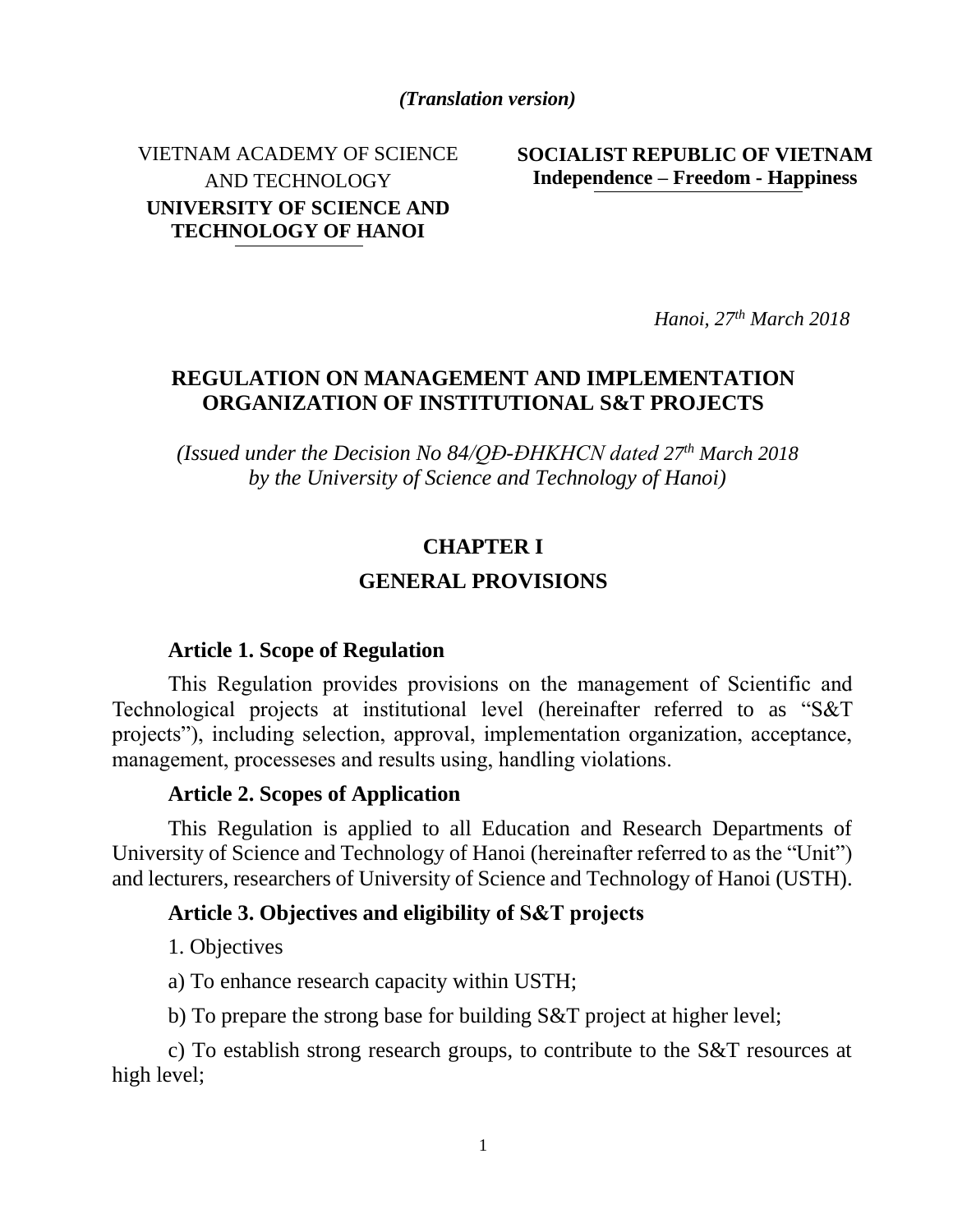d) To produce S&T products which have practical application capacity to meet the target of socio-economic development of Vietnam;

đ) To promote research collaboration, technology transfer with domestic and foreign enterprises, especially with French enterprises.

2. Eligibility of S&T projects

a) Research contents have to follow the main research directions of USTH, main priority directions of S&T research, major S&T research fields at VAST level, NAFOSTED, at ministerial and national level;

b) The projects have high level feasibility, novelty and creativity factors;

c) The projects must ensure a strong efficiency for supporting undergraduate and graduate training programs;

d) The projects have high value research outcome, practical application capacity to meet the target of social-economic development of Vietnam;

đ) The projects include the participation/consulting/advice of Vietnamese and/or international senior researchers, experts at high level from USTH and/or out of USTH;

e) The projects mobilise the participation of USTH lecturers/researchers and students (Bachelor, Master and PhD students).

# **Article 4. Type of institutional S&T projects**

1. S&T projects of type 1

a) Fundamental research projects: maximum implementation time is 24 months and commitment to publish at least 01 ISI publication, wherein the PI of the projects should be identified as first author and/or corresponding author;

b) Applied research or research survey: maximum implementation time is 24 months and commitment to have an application type product that fulfils at least to one of the following results: Patent; Experimental activities; assessed technology; Results related to the interlectual protection (utility model, industrial design); Results related to recognized techniques aspects (experimental production, prototypes).

2. S&T projects of type 2

Maximum implementation time is 12 months and commitment to publish at least 01 publication in a national journal mentioned in the VAST 1 or VAST2 list and/or international journal or internaltional journal and/or international proceedings that are not listed in SCI, SCI-E but has an ISSN, ISBN identification.

#### **Article 5. Fundings for implementation of S&T projects**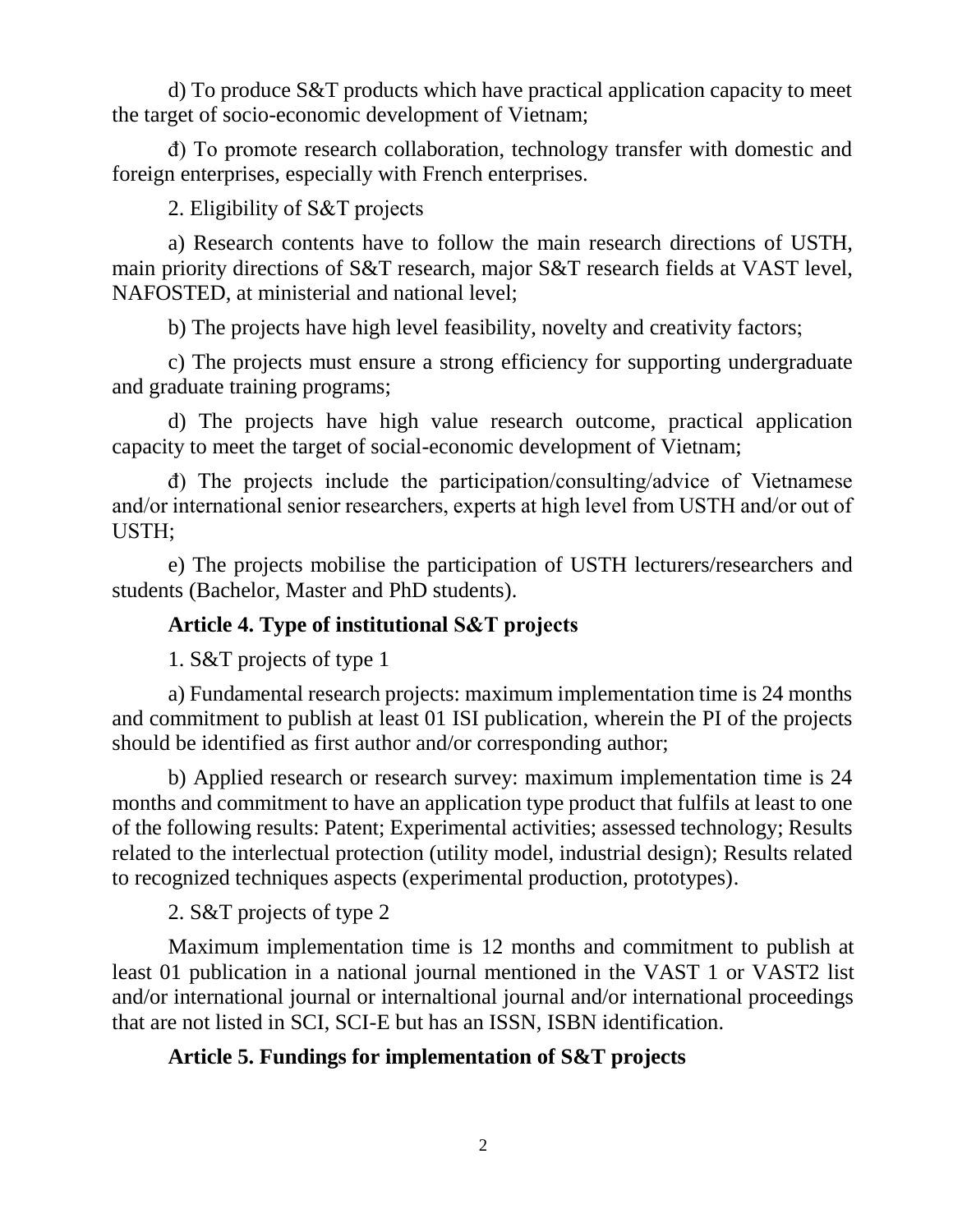1. Fundings for implementation of S&T projects at institutional level at USTH include: State budget and other fundings.

2. USTH officially manages and coordinates the use of fundings mentioned above in accordance with current State regulations and regulations of UTSH.

3. Budget of each project is determined according to the compatibility between quality and quantity of research outcomes; needed budget for implementing project objectives is adjusted according to the annual financial situation of USTH.

#### **Article 6. Standards of principal investigator (PI) of S&T projects**

1. General standards

a) PI are choosen among USTH lecturers/researchers, who have professional competence in the research field of the projects;

b) Pi should not have studied or worked abroad for more than 90 days.

2. PI of project of type 1

a) Should not be the PI of a NAFOSTED project, VAST project, project at Ministerial level, National level or equivalent at the selection time;

b) Should have signed an USTH working contract/labor contract with definite term 02 years or be signing an USTH working contract/labor contract with indefinite term at the selection time.

3. PI of project of type 2

a) Should not have been the PI of institutional project, NAFOSTED project, VAST project or equivalent;

b) Should be in probation period or be signing an USTH working contract/labor contract with definite term 02 years at the selection time.

# **Article 7. Mission of Direction of Research, Innovation and Technology Transfer (DRITT)**

1. To build the procedure on management and implementation of institutional S&T projects (Table 1).

2. Based on approved annual financial plan, to coordinate with Accounting and Finance Deparment for building the provisional budget for implementation of S&T projects, to submit for Rector's approval.

3. To select members of Evaluation councils and Liquidation councils for S&T projects (hereinafter referred to as "Councils"), and to submit this selection to the Rector for final approval.

4. To guide PIs of S&T projects, research units and Councils on conducting the evaluation, selection, assessment and liquidation of the projects.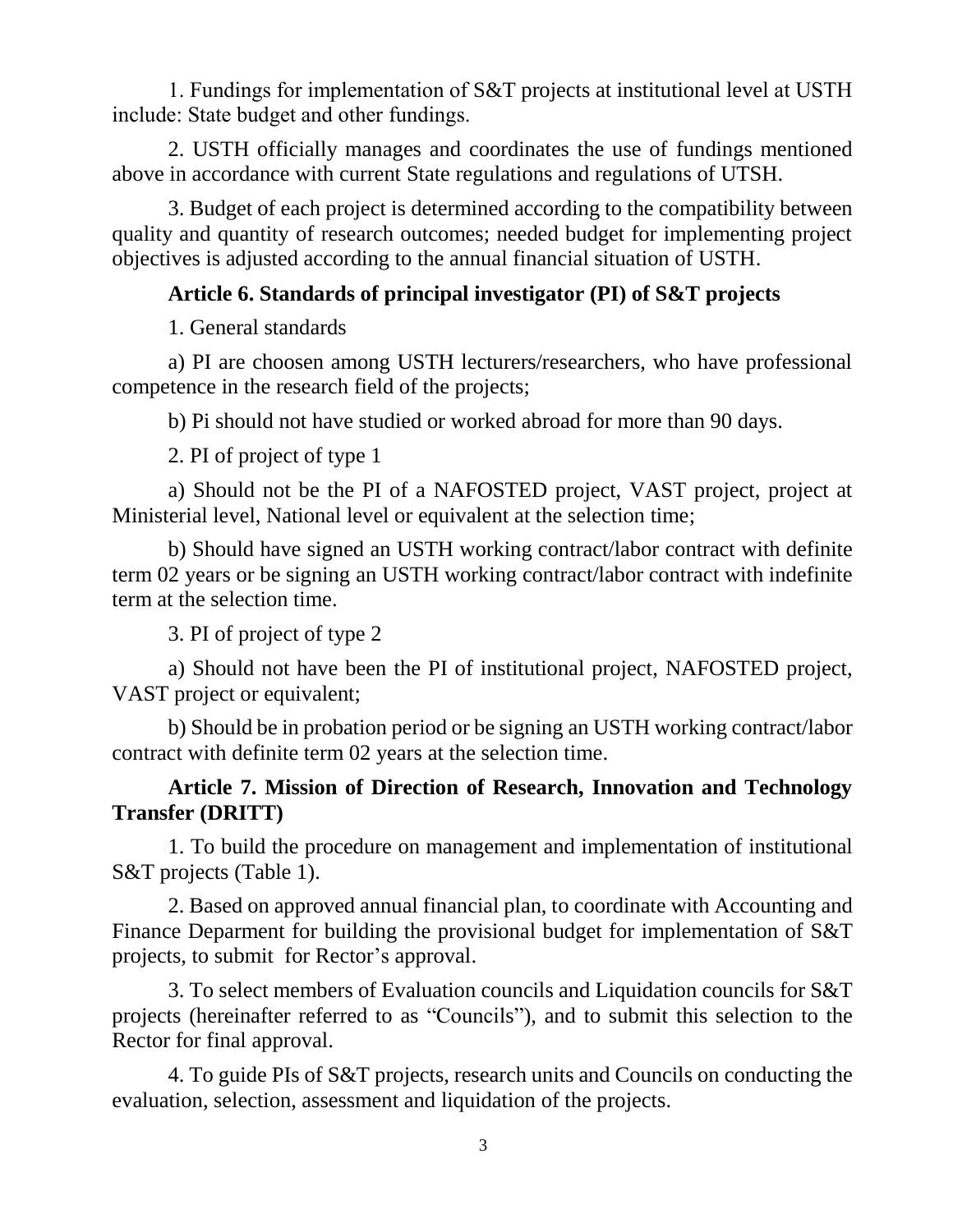5. To announce information, documents related to S&T projects, to record evaluation, liquidation dossiers in accordance with regulations.

6. To chair, coordinate with related Units in transferring research results of S&T projects.

7. To supervise and propose the handling of any violation.

|  |  | Table 1: Process on management and implementation of S&T projects |  |  |  |
|--|--|-------------------------------------------------------------------|--|--|--|
|  |  |                                                                   |  |  |  |

| N <sub>0</sub> | <b>Action</b>                                                                                                                         | Implementation                                         | <b>Agenda</b>                                                  |  |
|----------------|---------------------------------------------------------------------------------------------------------------------------------------|--------------------------------------------------------|----------------------------------------------------------------|--|
| Step 1         | Announcement<br>to<br>Units/Individuals<br>to<br>apply<br>(pre-proposal) for the S&T<br>projects of year N                            | <b>DRITT</b>                                           | 4 <sup>th</sup> trimester of the<br>year N-1                   |  |
| Step 2         | Preparation of application<br>dossiers (template)                                                                                     | <b>USTH</b><br>lecturers/researchers                   |                                                                |  |
| Step 3         | Projects evaluation<br>and  <br>selection (pre-proposal<br>and<br>full proposal)                                                      | <b>Evaluation Council</b>                              | January of year N                                              |  |
| Step 4         | Final approval of S&T project                                                                                                         | Rector                                                 |                                                                |  |
| Step 5         | - Project implementation<br>Monitoring of<br>the  <br>implementation<br>of<br>the<br>projects (According to the<br>approval proposal) | $-PIs$<br>- Head of Units                              | February - October<br>of year N                                |  |
| Step 6         | Mid-term report (for $S&T$ )<br>projects type 1)                                                                                      | <b>PIs</b>                                             | November<br>$\&$<br>December of<br>the<br>first year of year N |  |
|                | (for $S&T$<br>Final report<br>projects type 2)                                                                                        | PIs                                                    | November<br>$\&$<br>December of year<br>N                      |  |
| Step 7         | liquidation<br>Project<br>(According to the approval<br>proposal)                                                                     | $-PIs$<br>- DRITT<br>- Liquidation Council<br>- Rector | November<br>$\&$<br>December of year<br>N                      |  |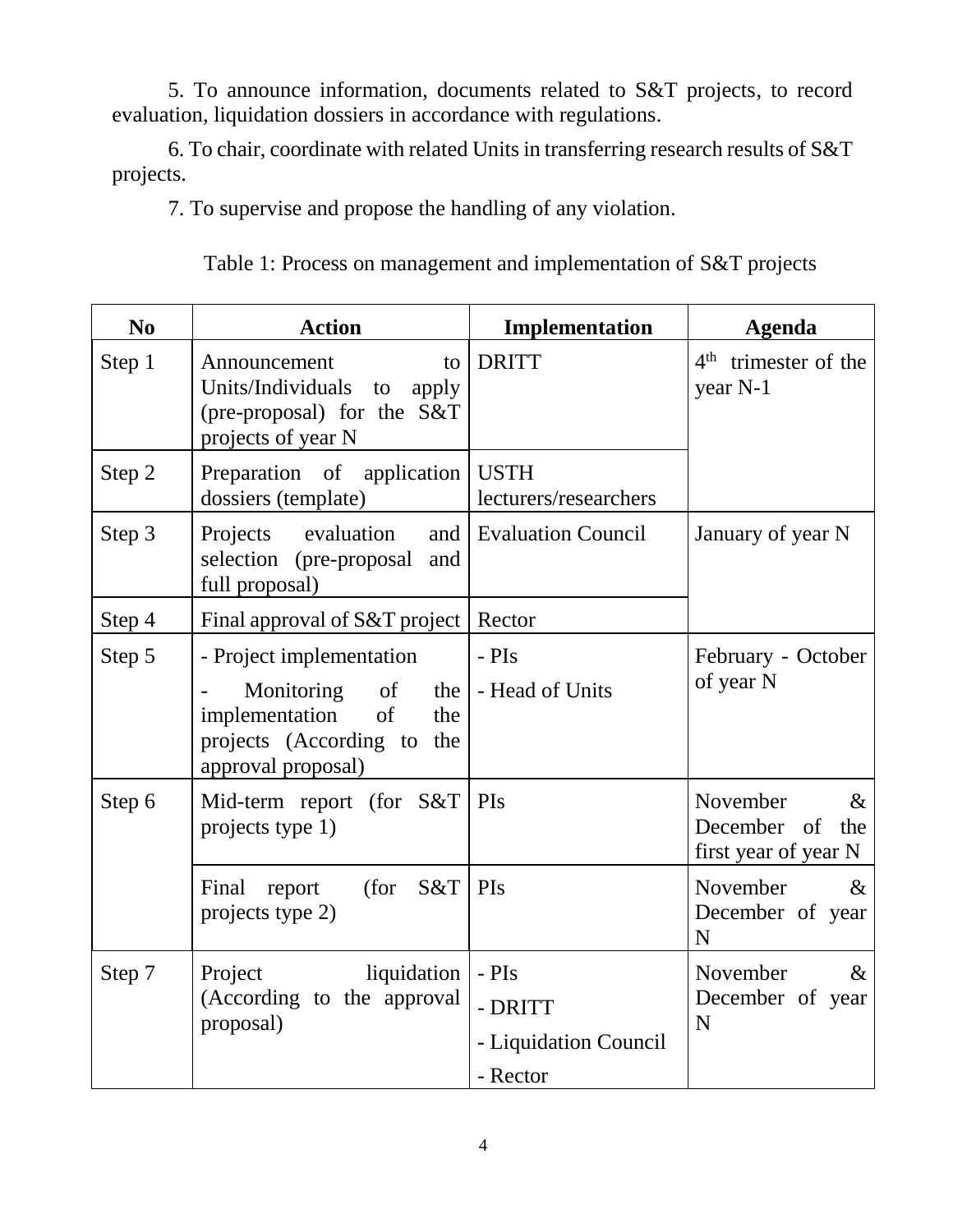| Step 8 | Storage of the research - PIs<br>$\vert$ outcomes and confirming the $\vert$ - DRITT |  |
|--------|--------------------------------------------------------------------------------------|--|
|        | liquidation of projects                                                              |  |

#### **Article 8. Mission of relevant functional Unit**

Accounting and Finance Department is the relevant functional unit. Its responsibilities are:

1. To guide PIs to build provisional budgets suited with objectives and in accordance with current financial regulations.

2. To coordinate with DRITT on approving projects budgets.

3. To implement payment procedures for the approved projects.

4. To allocate through a time schedule the budgets for research, according to criteria approved by the Rector; to supervise and guide the use of budgets according to principles and regimes of State and USTH on using budget for S&T activities.

# **Article 9. Rights and responsibilities of the Research Units**

1. To organize, assign and support the PI to build S&T proposals.

2. To propose list of members of the Evaluation and Liquidation Councils.

3. To organize and supervise the implementation of projects of the unit or of individuals in the unit.

4. To report the implementation situation and results of the S&T projects as requested by USTH.

# **Article 10. Rights and responsibilities of PIs**

1. To write full proposal of S&T project and adjust the proposal based on recommendations of Evaluation councils (Template A6, Annex).

2. To select members to participate into projects with appropriate qualifications.

3. After approval of projects, to follow the implementation, research and organization plans according to contents, objectives, and time schedule of the project. To obey procedures, regulations and management procedures of USTH; especially to use budget of projects in accordance with regimes and policies; to ensure the outcomes following the approved proposal (Template A7, B1, Annex).

4. To take responsibility for the contents, research results and report of the projects.

5. To report to Direction of Research Units about the implementation and progress of the project.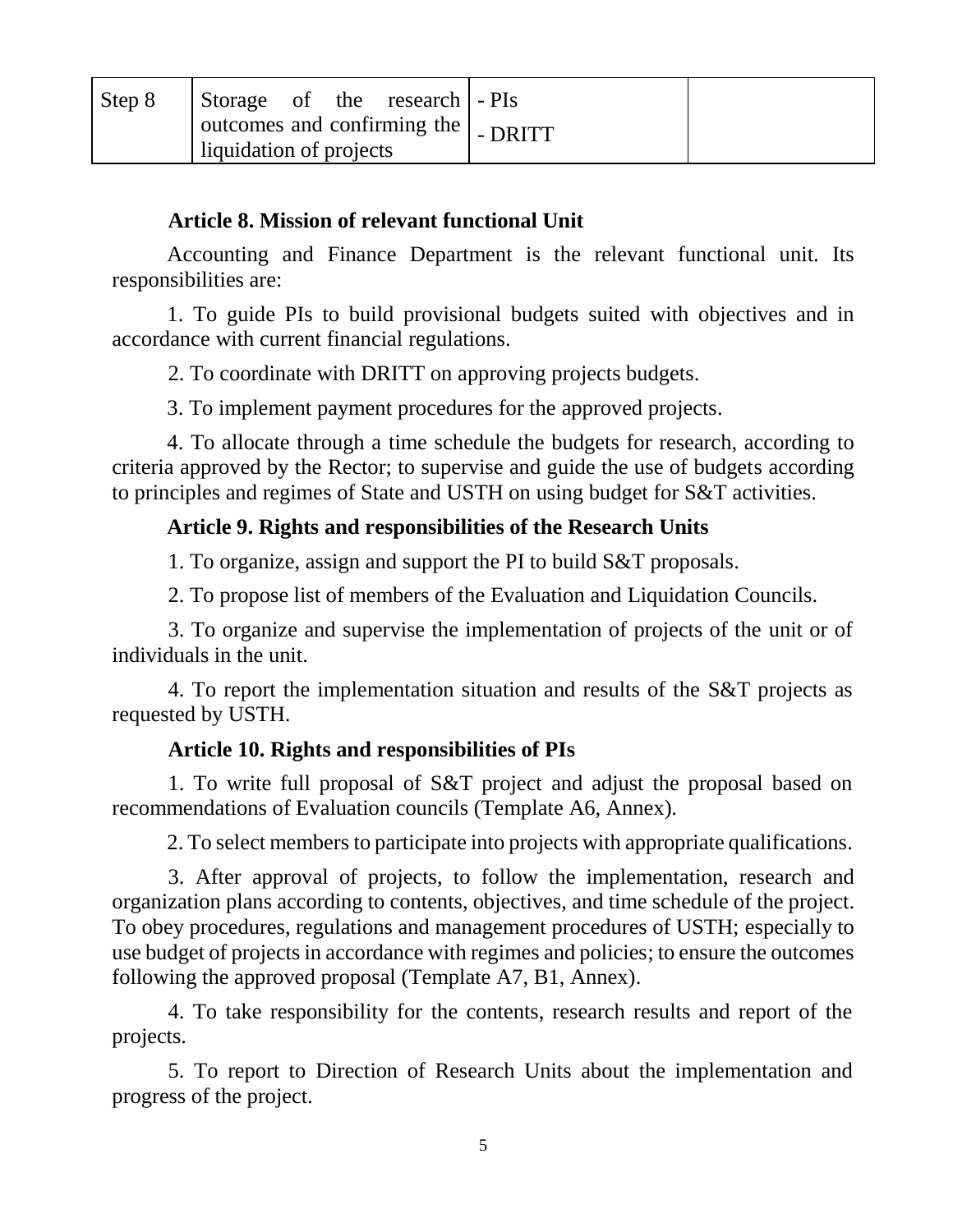6. To write final report and present report in the Liquidation Council.

7. To be responsible for receiving, correcting, finalizing or supplementing contents (if any) in the report according to the comments of the Liquidation Council and send to DRITT according to the regulation.

#### **Article 11. Evaluation Council and Liquidation Council for S&T projects**

1. Evaluation and Liquidation Councils for S&T projects are established by the Rector. Councils have at least 05 members, including 01 chairman; 01 scientific secretary; 02 scientific reviewers, including at least 01 reviewer from outside of USTH for S&T projects of type 1; and members. PIs and projects members cannot be members of the Councils.

2. Members of the Councils must be prestigious and highly qualified experts, with a strong knowledge related to the field of projects. Members of the Councils could be USTH members or from outside of USTH.

3. The Councils meetings must have at least 2/3 of the members present, including Chairman, Scientific secretary and at least 01 reviewer and must have comments by hard copy of 02 reviewers.

4. The Councils are responsible for evaluating proposals (Template C3, Annex), assessing and accepting (Template C8, Annex) research results and implementation contents of the projects according to approved proposals following Article 11, 12, 16, 17 and 18 of this Regulation. Councils and members of Councils shall be responsible to the Rector for the evaluation results.

#### **CHAPTER II**

#### **SELECTION AND EVALUATION OF INSTITUTIONAL S&T PROJECTS**

#### **Article 12. Selection and evaluation of S&T projects**

1. Individuals who fully meet the criteria mentioned in Clause 1, 2, 3, Article 6 of this Regulation may register for the selection of PI of S&T project.

2. The priority S&T fields are based on the actual situation, budget and S&T development orientation of USTH.

3. Based on the S&T proposals submitted to DRITT, USTH establishes Evaluation Council (Template C1, Annex) to review the S&T projects which are relevant to the priority fields.

4. Selection method: Evaluation by grading points for specific criteria with maximum point is 100. The score of the projects are ranked from highest to lowest.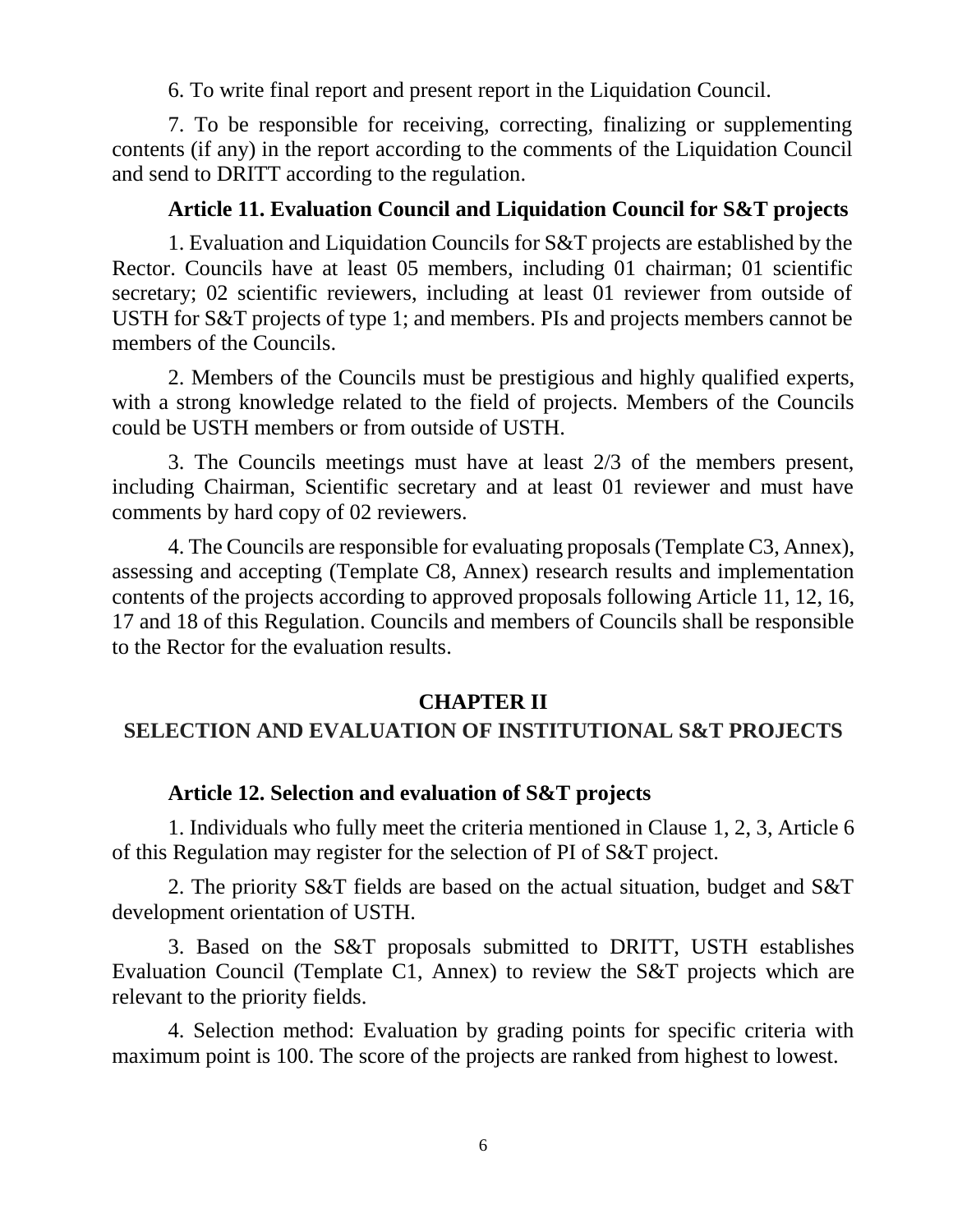5. Financial evaluation: The Financial evaluation team is established by the Rector (Template C5, Annex). The team is responsible for evaluating the norm of expenditure items, to ensure the objectives and products of the project and in accordance with the regulations of the State and USTH.

6. Based on the evaluation results and depending on the annual research budget, the Rector shall issue a decision on approving the list of S&T projects and PIs for implementation.

#### **Article 13. Application dossier**

PI submits application dossier (soft version and 06 hard versions in book format) to DRITT, including:

1. Cover page (Template A1, Annex).

2. Full proposal (Template A2, Annex).

- 3. Curriculum Vitae of PI and project members (Template A3, Annex).
- 4. Commitment of projects members (Template A4, Annex).
- 5. Provisional budget (Template A5, Annex).

# **CHAPTER III**

# **THE REGIME OF REPORTING, EVALUATING AND LIQUIDATING WORKING RESULTS OF THE S&T PROJECTS**

# **Article 14. Reporting, inspection and management of the implementation of the S&T project**s

1. Mid-term report (Template B3, Annex) (after 12 months of implementation) for project of type 1: The Units and PIs have to send reports to DRITT on the scientific progress, volume, quality, and use of funding related to the project.

2. Final report (after 12 months for project type 2 and after 24 months for project of type 1): The Units and PIs have to send final reports to DRITT at least 20 days for project of type 1 and 10 days for project of type 2 before the end of the project to implement project liquidation procedure.

# **Article 15. Project liquidation dossier**

1. Project liquidation dossier includes:

a) Final report (Template B4, Annex);

b) Summary of project results (Template B5, Annex);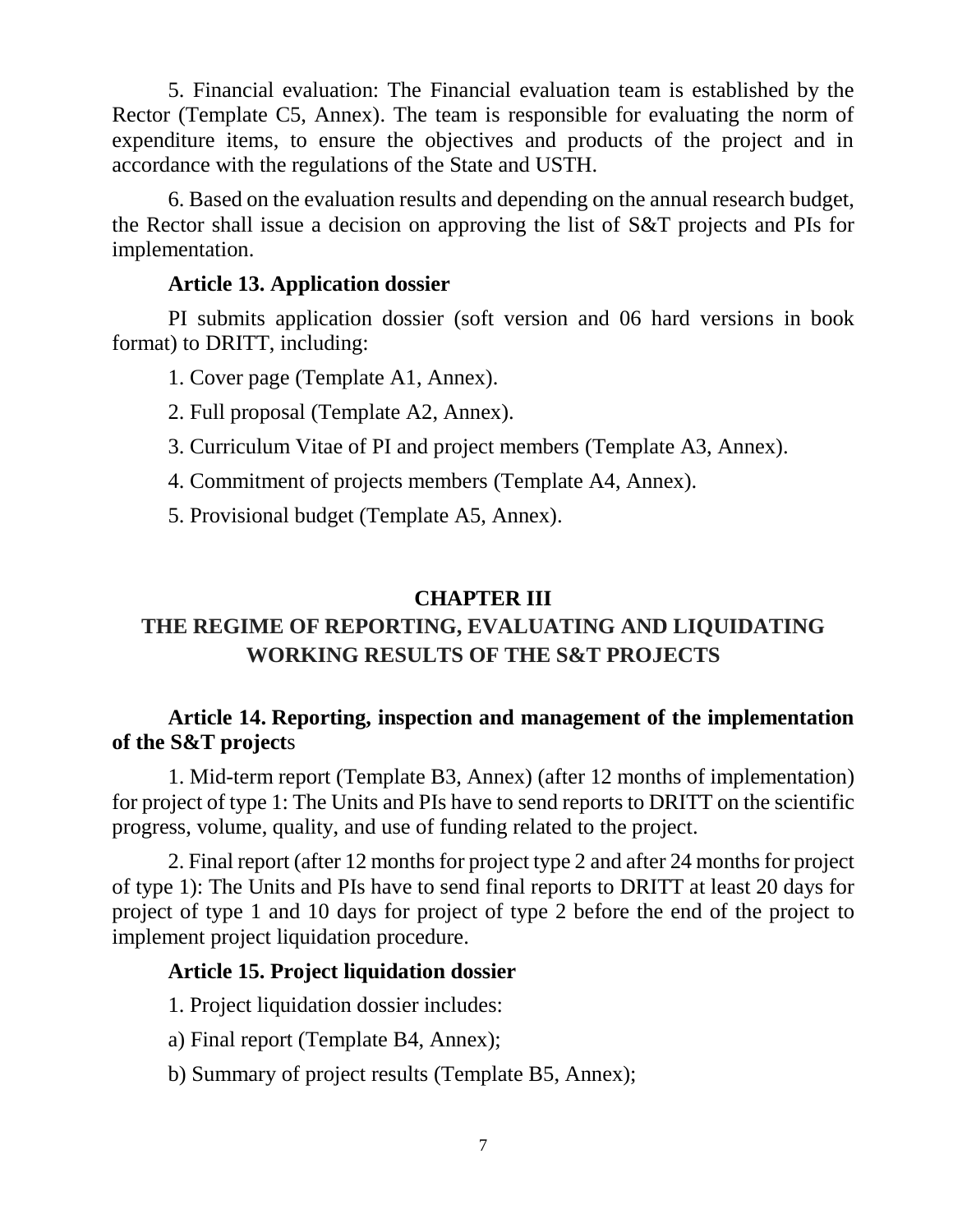c) Application form to liquidate S&T project (Template B6, Annex).

2. In the case the project is not able to be completed within the approved implementation time (only for project of type 1), PI has to submit an application for extension of the duration (Template B2, Annex), with validation of Head of Research Unit and send to DRITT at least 02 months before the end of the project. Based on the achieved results of the project, DRITT will submit the application to the Rector for approval. The maximum extension time is 12 months and only one time for extension.

3. If the project is completed before the approved time, PI shall send the liquidation dossier to DRITT to implement liquidation procedure (Template B4, B5, B7, Annex).

#### **Article 16. Project liquidation process**

1. PI sends 06 copies of acceptance dossier (in book format) for evaluation and acceptance to the S&T project at institutional level to DRITT.

2. Within 30 days after receiving acceptance dossier, DRITT makes the list of Council members and submit to the Rector to issue a decision on establishing the Liquidation Council (Template C6, Annex) and organizes meeting of the Council.

3. PI has to submit 01 final acceptance dossier (soft version and hard version in book format) to DRITT within 07 days after the meeting of Liquidation Council. Final acceptance dossier includes:

a) Final report (adjusted) (Template B4, Annex);

b) Summary of project results (Template B5, Annex);

c) Minutes of meeting of Liquidation Council (Template C9, Annex);

d) Conclusion of Liquidation Council on main results of project (Template B8, Annex);

đ) Explanation on finalization of final report of S&T project (Template B9, Annex).

#### **Article 17. Liquidation contents**

1. Achieved level of objectives, contents, approaches, research methods and scientific outcomes in comparation with registration in the proposal.

2. For outcomes related to scientific papers, Article 4 applies in addition to the following requirements:

a) PI is the first or the corresponding author;

b) The paper should mention explicitely the funding support; name and address of University of Science and Technology of Hanoi, Vietnam Academy of Science and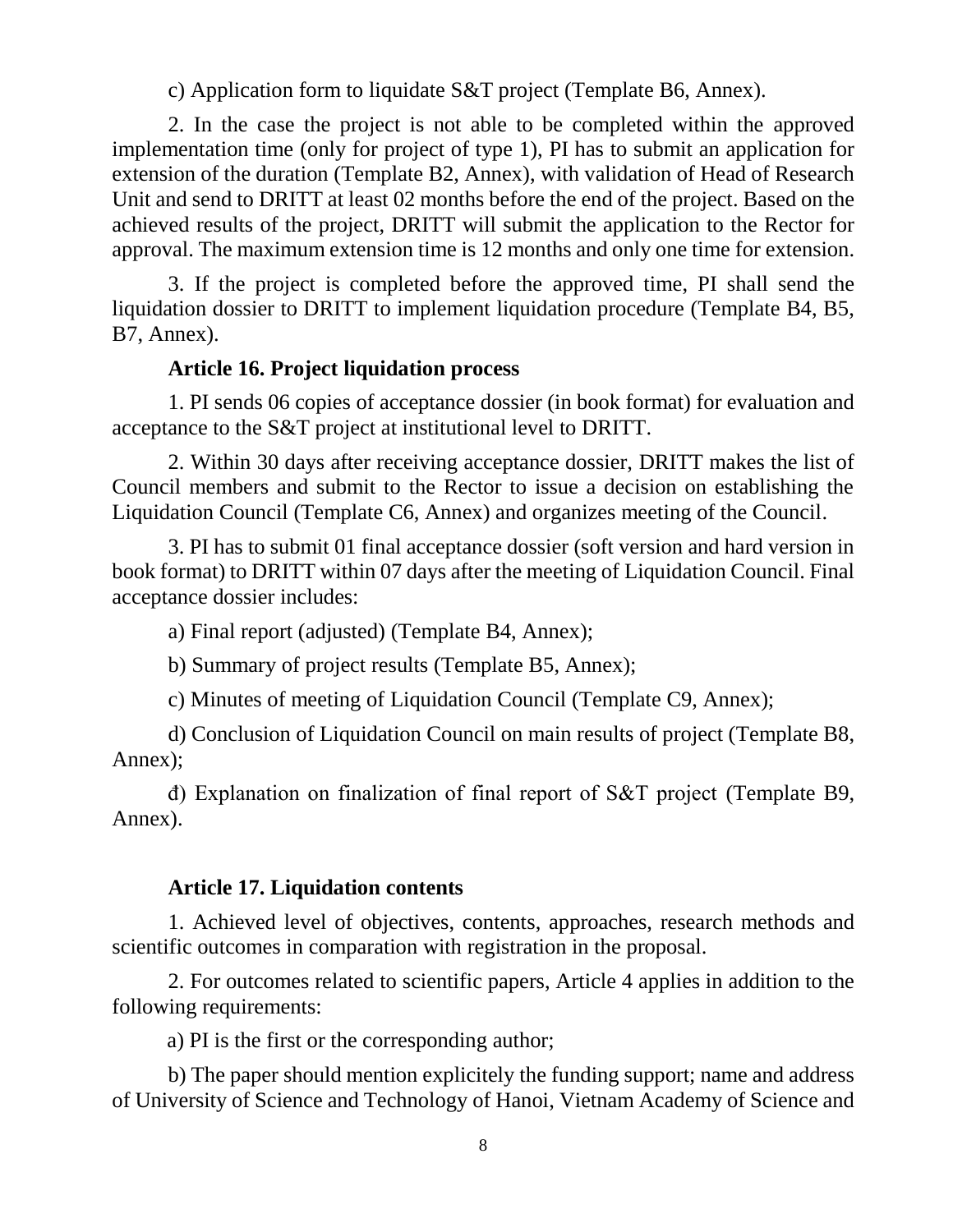Technology in accordance with the regulations in Decision No 278/QĐ-ĐHKHCN dated 14 September 2016 of USTH on approving of affiliation of USTH & VAST's scientific publications, intellectual property titles & other scientific products.

3. Practical Applicability of research results and scientific outcomes of the project.

4. Implementation time of the project.

5. The quality of the final report, reports on research results of the project.

# **Article 18. Ranking on liquidated subjects**

1. Grading of projects based on the evaluation of majority of Council members.

2. S&T projects are evaluated and accepted according to 04 levels: Excellent, Good, Fair and Failure.

a) Excellence: Average evaluation ratingfrom 85 – 100 points;

b) Good: Average evaluation rating from  $70 - 84$  points;

c) Fair: Avarage evaluation rating from  $50 - 69$  points;

d) Failure: Average evaluation rating under 50 points or be evaluated as not being honest relative to scientific facts and ethics.

Extended project: Grading level will be lowed 01 level compared with evaluation level of the Acceptance council.

3. Based on the evaluation of Liquidation Council, Rector shall issue a decision on accepting S&T projects for projects having average rating higher than 50 points.

# **Article 19. Treatment of property**

After project liquidation (only for project of type 1), project's products and property purchased by fund of project will be inventoried and handled over according to current regulations.

# **CHAPTER IV HANDLING VIOLATIONS**

# **Article 20. Handling violations**

1. Violations modes

a) Project can not completed in cases of expiration within 12 months compared with the approved time but still can not be accepted;

b) Be evaluated at "Failure" level by Liquidation Council.